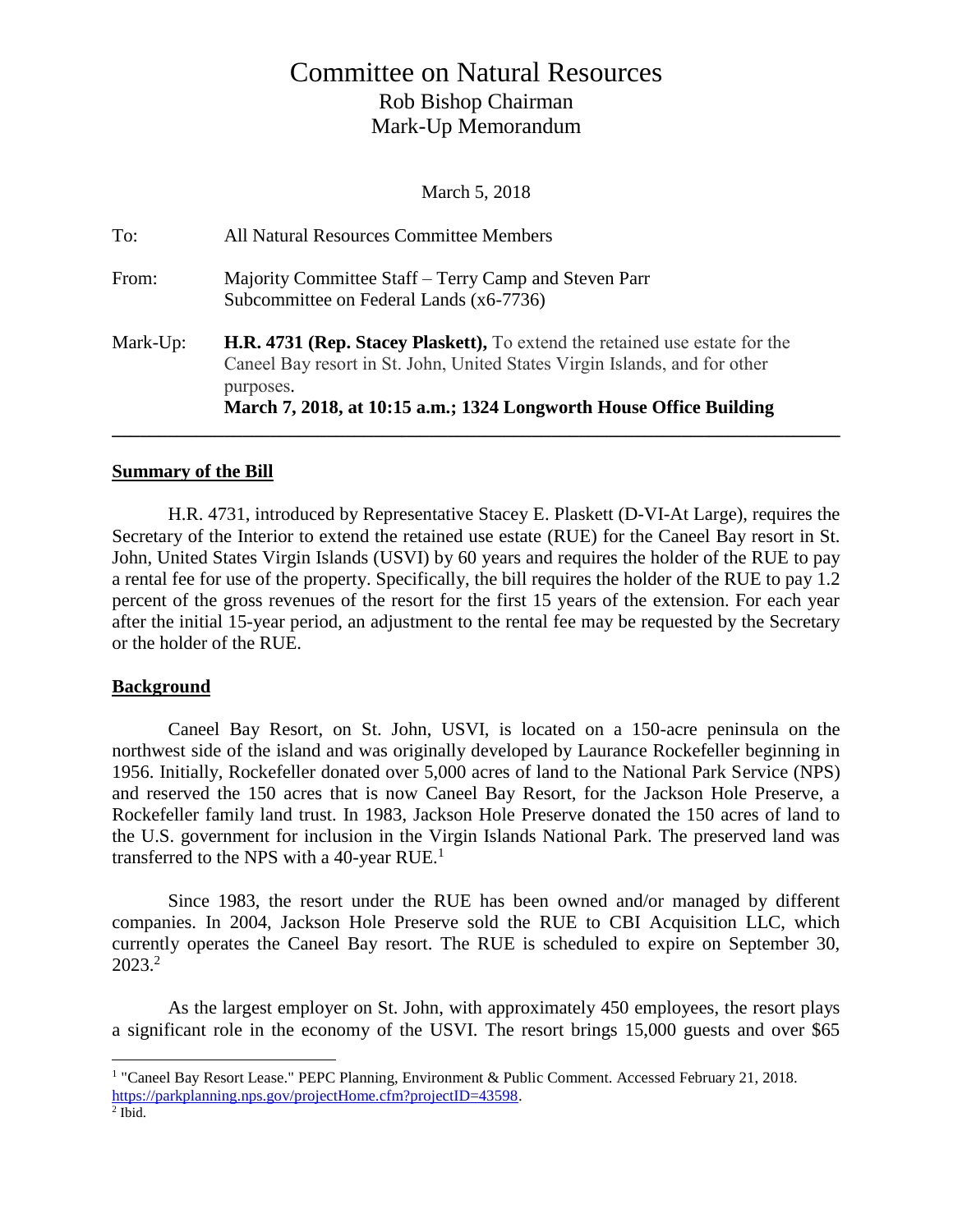million in spending to the island of St. John every year.<sup>3</sup> The resort supports jobs and the local tourism industry, and accounts for 7% of the USVI total employment in the hotel and restaurant sector.

In 2006, the NPS commenced consideration of the future management of the Caneel Bay resort property. In 2010, Congress enacted Public Law 111-261, which authorized the NPS, subject to several limiting conditions, to enter into a long-term lease with the holder of the RUE for continued resort operations upon relinquishment of the remaining term of the RUE.

Following the passage of Public Law 111-261, NPS began analyzing conversion of the RUE to a long-term lease. In addition to the 150-acre Caneel Bay resort, three additional parcels of land totaling 3.01 acres outside of the RUE (owned by the holder of the RUE) were considered as part of the lease negotiations. These parcels include a 1.01 acre area utilized for three executive homes, a 1.69 acre area utilized for an apartment building containing 24 units for employee housing, and a 0.31 acre marina used for ferry docking, maintenance, and fuel sales.

The NPS finished an Environmental Assessment in 2013 that analyzed the environmental and human impacts of entering into a long-term lease under the terms of Public Law 111-261. The Action Alternative was the preferred alternative which included the relinquishment of the remaining term of the RUE, and the award of a long-term lease to the holder of the relinquished RUE under the terms of Public Law 111-261. Despite nearly eight years of studies and negotiations on the conversion of the RUE to a long-term lease, the NPS and the current holder of the RUE have not come to an agreement on lease terms.

On September 6 and September 19, 2017, Hurricanes Irma and Maria destroyed much of St. John and the resort. The resort was forced to cancel its entire November-to-August season and lay off some 300 employees.<sup>4</sup> Much of the resort was destroyed as shown in the photos below.



Caneel Bay damage post-hurricanes – Photo by the Federal Emergency Management Agency

 $\overline{a}$ <sup>3</sup> Shimel, Judi. "Caneel Restoration Awaits Congressional Action." St. John Source. January 30, 2018. Accessed February 23, 2018[. https://stjohnsource.com/2018/01/30/caneel-restoration-awaits-congressional-action/.](https://stjohnsource.com/2018/01/30/caneel-restoration-awaits-congressional-action/)

<sup>4</sup> Pérez-Peña, Richard. "After Irma and Maria: How 3 Spots on the U.S. Virgin Islands Are Faring." The New York Times. November 10, 2017. Accessed February 23, 2018. [https://www.nytimes.com/2017/11/10/us/virgin-islands-hurricanes.html.](https://www.nytimes.com/2017/11/10/us/virgin-islands-hurricanes.html)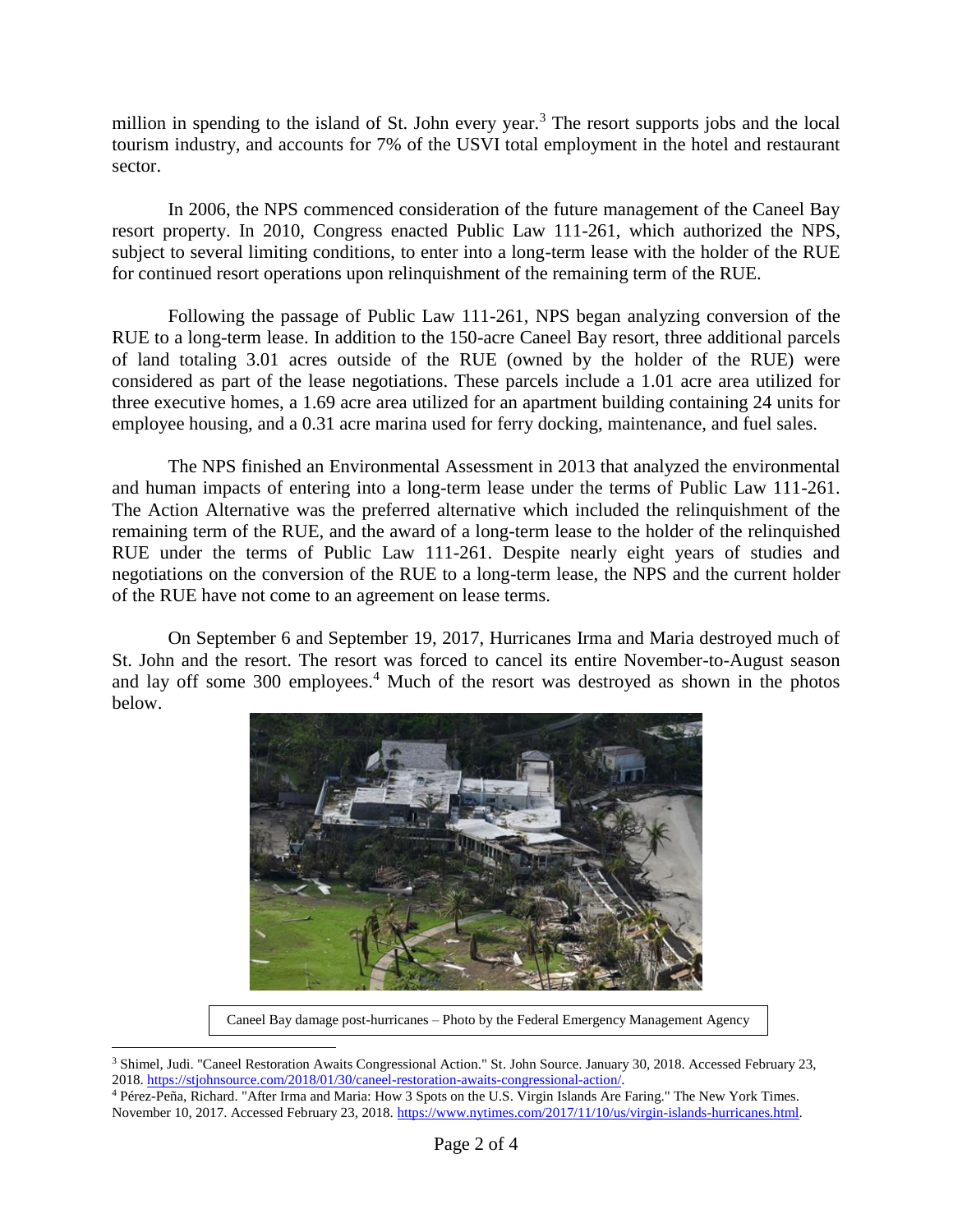

Caneel Bay damage post-hurricanes – Photo by Bill Kiser, Virgin Islands Daily News

H.R. 4731 requires the Secretary to extend the RUE by 60 years and requires the holder of the RUE to pay a rental fee for use of the property. Extending the RUE provides long-term certainty to the current holder of the RUE, thus allowing the holder to realize a return on the significant capital investments necessary to reopen the resort.

The Subcommittee on Federal Lands held a legislative hearing on H.R. 4731 on Wednesday, February 28, 2018.

## **Major Provisions of H.R. 4731**

- Requires a 60-year extension of the RUE, which the Caneel Bay resort has operated under since 1983
- Requires the holder of the RUE to pay a rental fee of 1.2% of gross revenue for the first 15 years of the 60-year extension
- Authorizes the Secretary or the holder of the RUE to request an adjustment to the rental fee one time during each 15-year period following the initial 15-year period

## **Cost**

A Congressional Budget Office cost estimate has not yet been completed for this bill.

## **Administration Position**

The Administration's position is currently unknown.